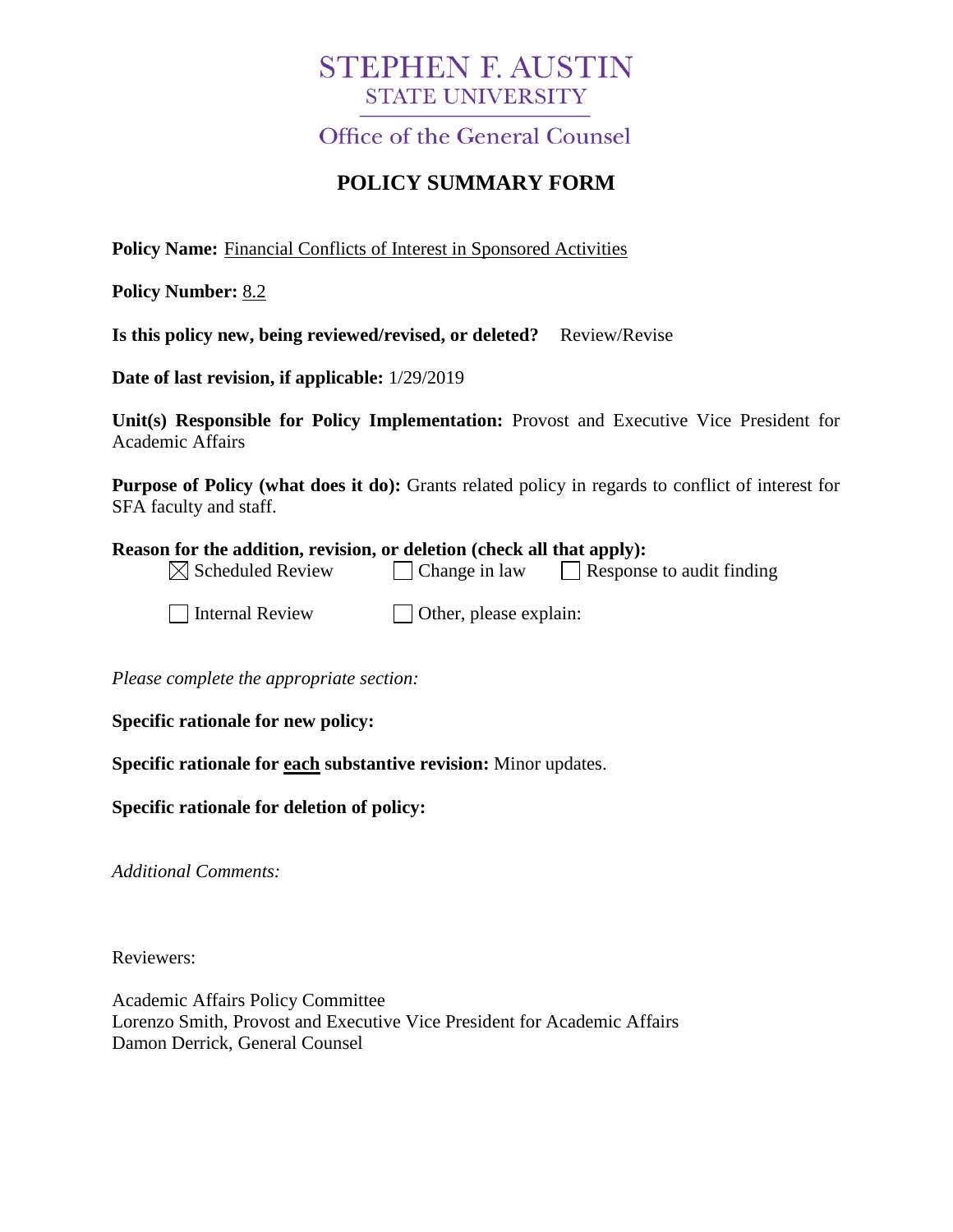## **Financial Conflicts of Interest in Sponsored Activities**

**Original Implementation:** January 30, 1996 **Last Revision:** April 30, 2019*12, 2022*

#### **1.Introduction**

The purpose of this policy is to protect the credibility and integrity of Stephen F. Austin State University's (SFA) faculty and staff by ensuring public trust and confidence in the university's research and grants, contracts, and other sponsored agreements (grants) by identifying and then managing, reducing, or eliminating actual or potential conflicts of interest.

A potential conflict of interest occurs when divergence exists between the private interests of individuals and their professional obligations to the university, to the extent that an independent observer might reasonably question whether an individual's professional actions or decisions are determined by considerations of personal gain, financial or otherwise. An actual conflict of interest depends on the situation and not on the character or actions of the individual. In some cases, it also might be appropriate to voluntarily report apparent nonfinancial conflicts of interest and the steps taken by SFA to mitigate them, such as relationships between grant and university personnel.

The university will take all necessary steps to assure that any identified actual or potential financial conflicts of interest are managed, reduced, or eliminated prior to the university's expenditure of any funds under an award and, if required by a sponsor, certify to the funding agency that this has been done or report conflicts that cannot be satisfactorily managed, reduced, or eliminated.

As defined in section II, all investigators are required to disclose any significant financial interest that could directly or indirectly affect the design, conduct, and/or reporting of research and/or affect professional judgment in the conduct of grants.

Federal awarding agencies must establish conflict of interest policies for their awards that require the awardee to disclose in writing any potential conflict of interest (2 C.F.R. § 200.112). This policy has been developed to address financial conflicts of interest in grants in general, with specific requirements to address regulations for Public Health Service supported research. Investigators will be required to comply with each individual federal awarding agency's policies. State laws regarding employee conduct may also apply to situations involving potential financial conflicts of interest.

Additional requirements are outlined in section VI that pertain specifically to Public Health Service (PHS) sponsored research grants and to research sponsored by other federal agencies with similar financial conflict of interest regulations.

#### **2. Definitions**

*Compliance Coordinator (CC):* an individual in the Office of Research and Graduate Studies (ORGS)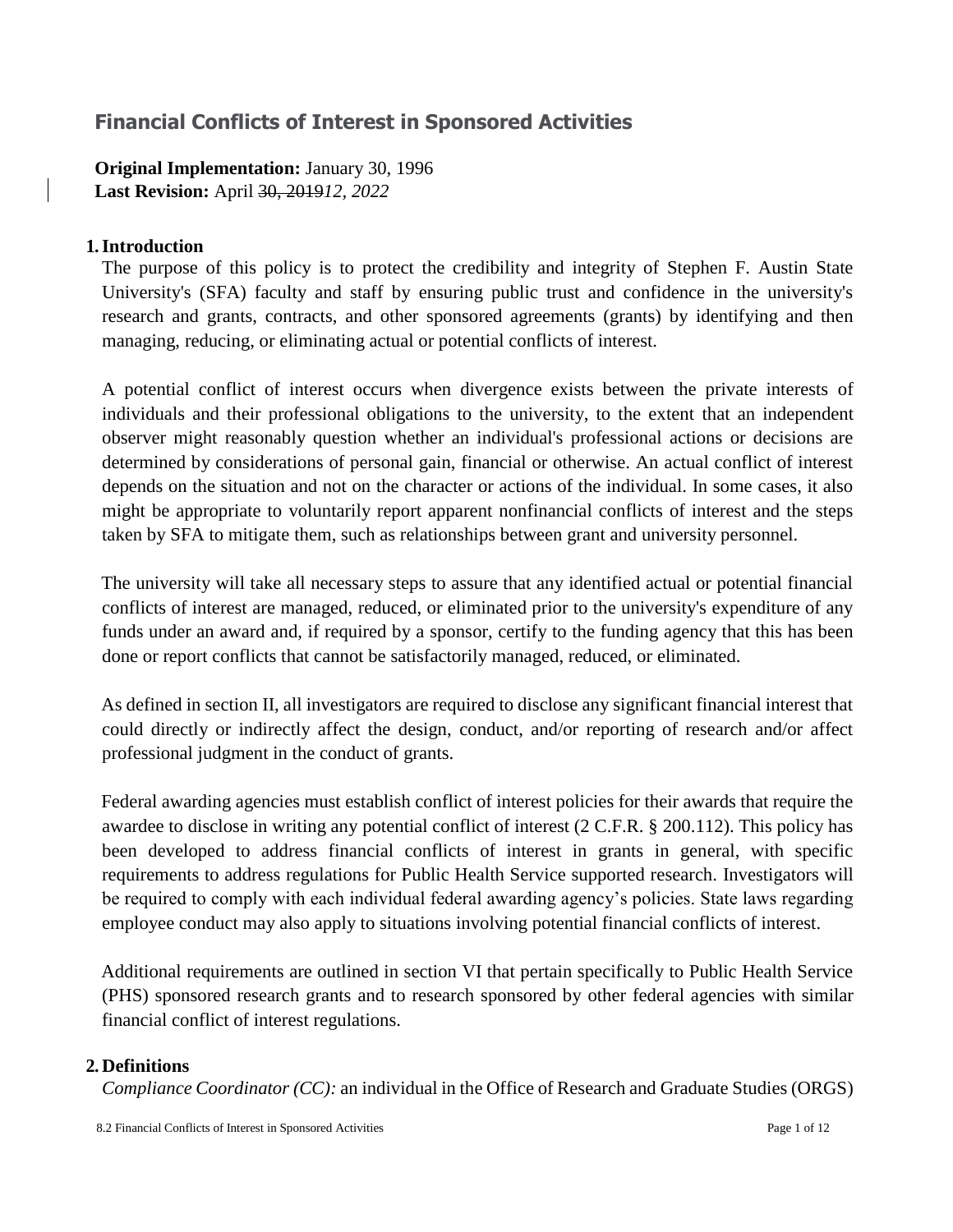designated to coordinate financial conflict of interest requirements for grants at the proposal and award stages.

*Disclosure of significant financial interests:* an investigator's disclosure of significant financial interests to the university.

*Equity interest*: includes any stock, stock option, or other ownership interest, as determined through reference to public prices or other reasonable measures of fair market value.

*Financial conflict of interest* (FCOI): a significant financial interest that could directly and significantly affect the design, conduct, or reporting of grant activities.

*Financial interest:* anything of monetary value, whether or not the value is readily ascertainable.

*Institutional responsibilities:* an investigator's professional responsibilities on behalf of the university, which for faculty includes teaching, research, service and other scholarly and professional activities and for staff includes job-related activities.

*Institutional Official (IO):* the provost and vice president for academic affairs.

*Investigator:* a project director (PD) or principal investigator (PI) and any other person, regardless of title or position, who is identified as: (a) senior/key personnel in the grant application, progress report, or any other report submitted to a funding agency; (b) a responsible party on applications for the use of human or animal subjects; and (c) responsible for the design, conduct, or reporting of grant activities.

*Manage/Management Plan:* taking action to address a FCOI, which can include reducing or eliminating the conflict of interest to ensure, to the extent possible, that the design, conduct, and reporting of research will be free from bias.

*Public Health Service (PHS):* an entity of the U.S. Department of Health and Human Services, and any components of the PHS to which the authority involved may be delegated, which includes agencies such as the National Institutes of Health (NIH), the Centers for Disease Control and Prevention (CDC), the Food and Drug Administration (FDA), and the Health Resources and Services Administration (HRSA).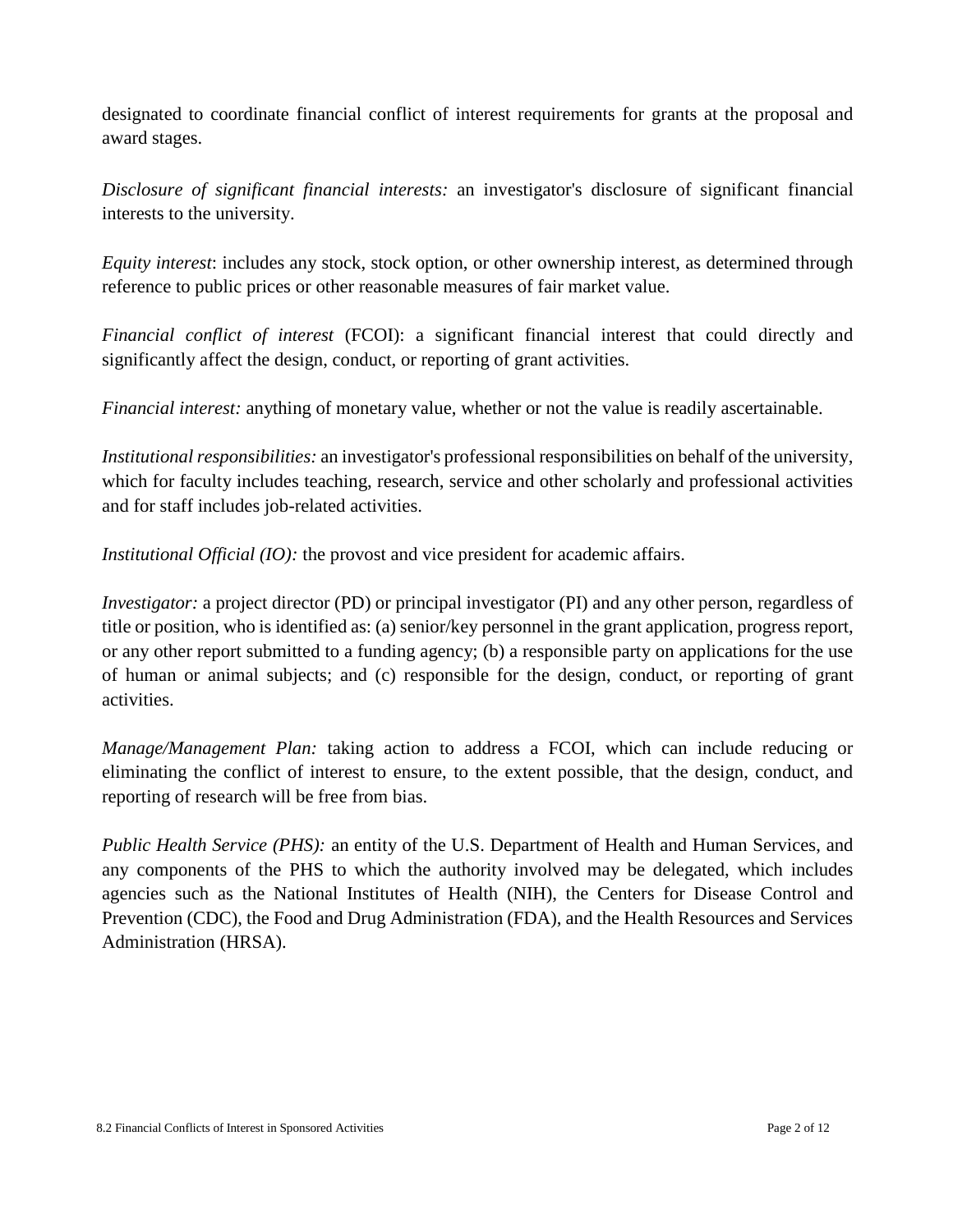*Research:* a systematic investigation, study or experiment designed to develop or contribute to generalizable knowledge relating broadly to public health, including behavioral and social-sciences research. The term encompasses basic and applied research and product development.

*Responsible Official (RO):* the dean of research and graduate studies.

*Significant financial interest*: a financial interest that must be disclosed by an investigator that: (a) consists of one or more of the following interests of the investigator, and/or the investigator's spouse and dependent children, or any other financially interdependent individual in the household; (b) which reasonably appears to be related to the investigator's institutional responsibilities; and (c) was received, obtained, or held during the twelve (12) months preceding the disclosure.

Information that must be disclosed by an investigator includes:

- A. Payments from or an equity interest in a publicly-traded entity if the value of any remuneration received from the entity in the twelve months preceding the disclosure and the value of any equity interest in the entity as of the date of disclosure together exceed \$5,000. Remuneration includes any payment for services not otherwise identified as salary (e.g., consulting fees, honoraria, paid authorship);
- B. Payments from or an equity interest in a non-publicly traded entity if the value of any remuneration received from the entity in the twelve months preceding the disclosure exceeds \$5,000 and any equity interest is held;
- C. Intellectual property rights and interests (e.g., patents, copyrights), upon receipt of income related to such rights and interests; and
- D. Travel payments (reimbursements or amounts paid on behalf of the investigator) related to institutional responsibilities (this requirement only applies to investigators with PHS supported research or other Federal sponsors with similar FCOI requirements).

Information that is excluded from disclosure by an investigator includes:

- A. Salary, royalties, or other remuneration paid by the university to the investigator if the investigator is currently employed or otherwise appointed by SFA, including intellectual property rights assigned to SFA and agreements to share in royalties related to such rights;
- B. Income from certain investment vehicles, such as mutual funds and retirement accounts, as long as the investigator does not directly control the investment decisions made in these vehicles; and
- C. Income from seminars, lectures, or teaching engagements, or income from service on advisory committees or review panels sponsored by a Federal, state, or local government agency, an institution of higher education as defined at 20 U.S.C. 1001(a), an academic teaching hospital, a medical center, or a research institute that is affiliated with an institution of higher education.

8.2 Financial Conflicts of Interest in Sponsored Activities Page 3 of 12 Regardless of the above minimum requirements, investigators in their own best interest may choose to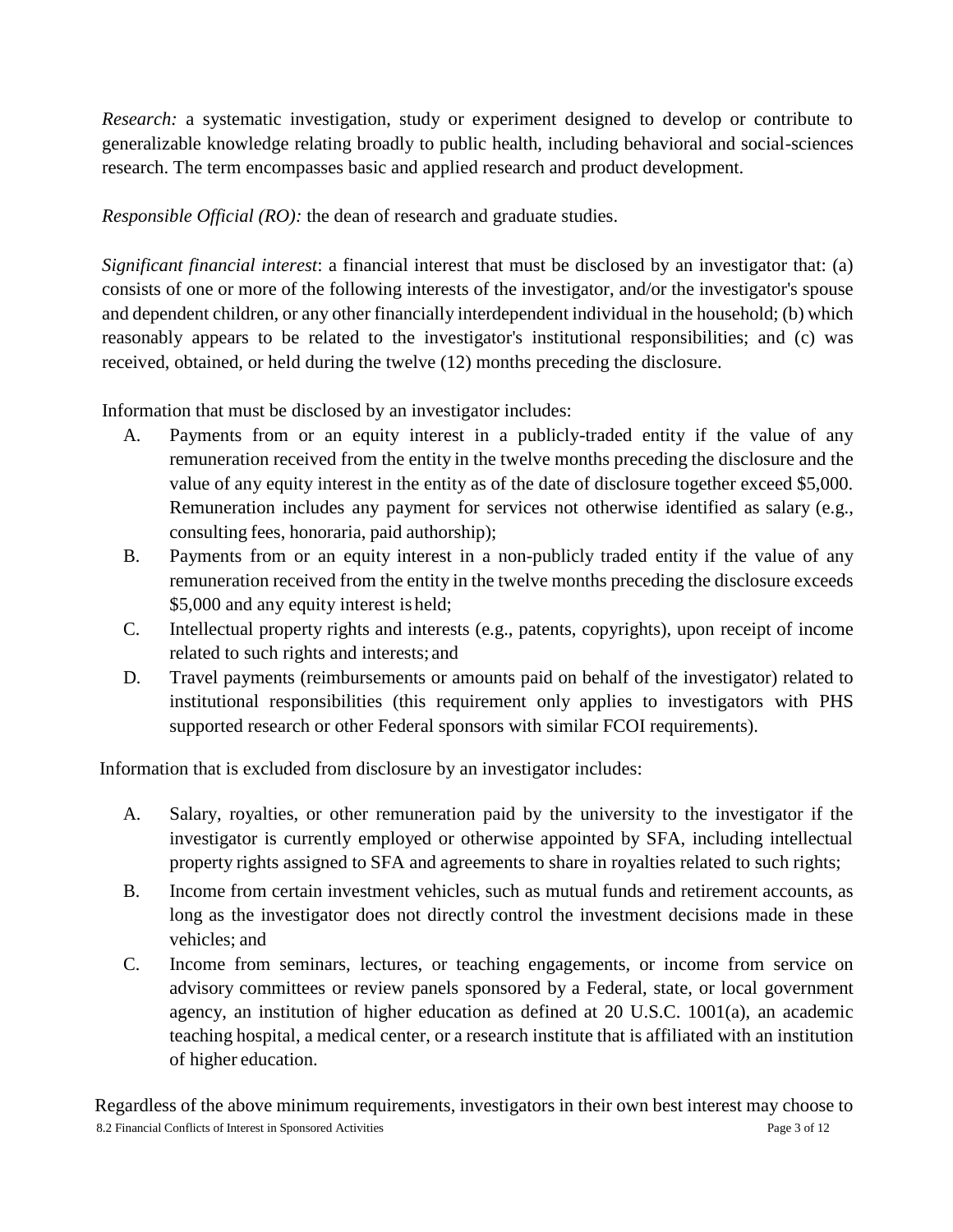disclose any other financial or related interest that could present an actual conflict of interest or be perceived to present a conflict of interest.

*Grants:* all externally funded activities, including but not limited to research, public service, instruction, and/or training activities funded by grants, contracts, cooperative agreements, or other sponsored agreements.

### **3. Responsibilities RegardingFCOI**

- A. **Investigator** It is the responsibility of the investigator to:
	- i. file and update a PI/PD Conflict of Interest (FCOI) Disclosure and Certification for Sponsored Projects form with each grant application and a Disclosure of Substantial Interest form as needed;
	- ii. file and update a Disclosure of Substantial Interest form in other instances as outlined in this policy;
	- iii. acknowledge in the disclosure form their understanding of this policyand applicable federal regulations;
	- iv. provide additional information and documentation required to meet the terms of this policy when requested by university officials; and
	- v. complete FCOI training as required bythis policy.
- B. **Institutional Official**  $(IO)$  It is the responsibility of the IOto:
	- i. review Conflict of Interest (FCOI) Disclosure and Certification for Sponsored Projects and Disclosure of Substantial Interest forms related to grants;
	- ii. determine if a FCOI exists with regard to grant funding, appoint a committee as required to assist in the decision, and make recommendations regarding management of any such conflict of interest:
	- iii. if indicated, develop a plan for management of the conflict in consultation with the investigator and in conjunction with the appointed committee, the university's general counsel and other university officials, as appropriate; and
	- iv. determine the appropriate individual to monitor implementation of the plan, as needed.
- C. **Compliance Coordinator**  $(CC)$  It is the responsibility of the CC to:
	- i. verify that Conflict of Interest (FCOI) Disclosure and Certification for Sponsored Projects and as needed, Disclosure of Substantial Interest forms are on file for investigators prior to submitting applications to any entity;
	- ii. verify that Conflict of Interest (FCOI) Disclosure and Certification for Sponsored Projects and as needed, Disclosure of Substantial Interest forms are on file for investigators after an award is made and prior to the expenditure of funds;
	- iii. provide disclosure and reporting requirements to any subrecipients related to an award from a Federal sponsor; and
	- iv. communicate with the investigator regarding the status of the project with regard to compliance with this policy, including applicable training requirements.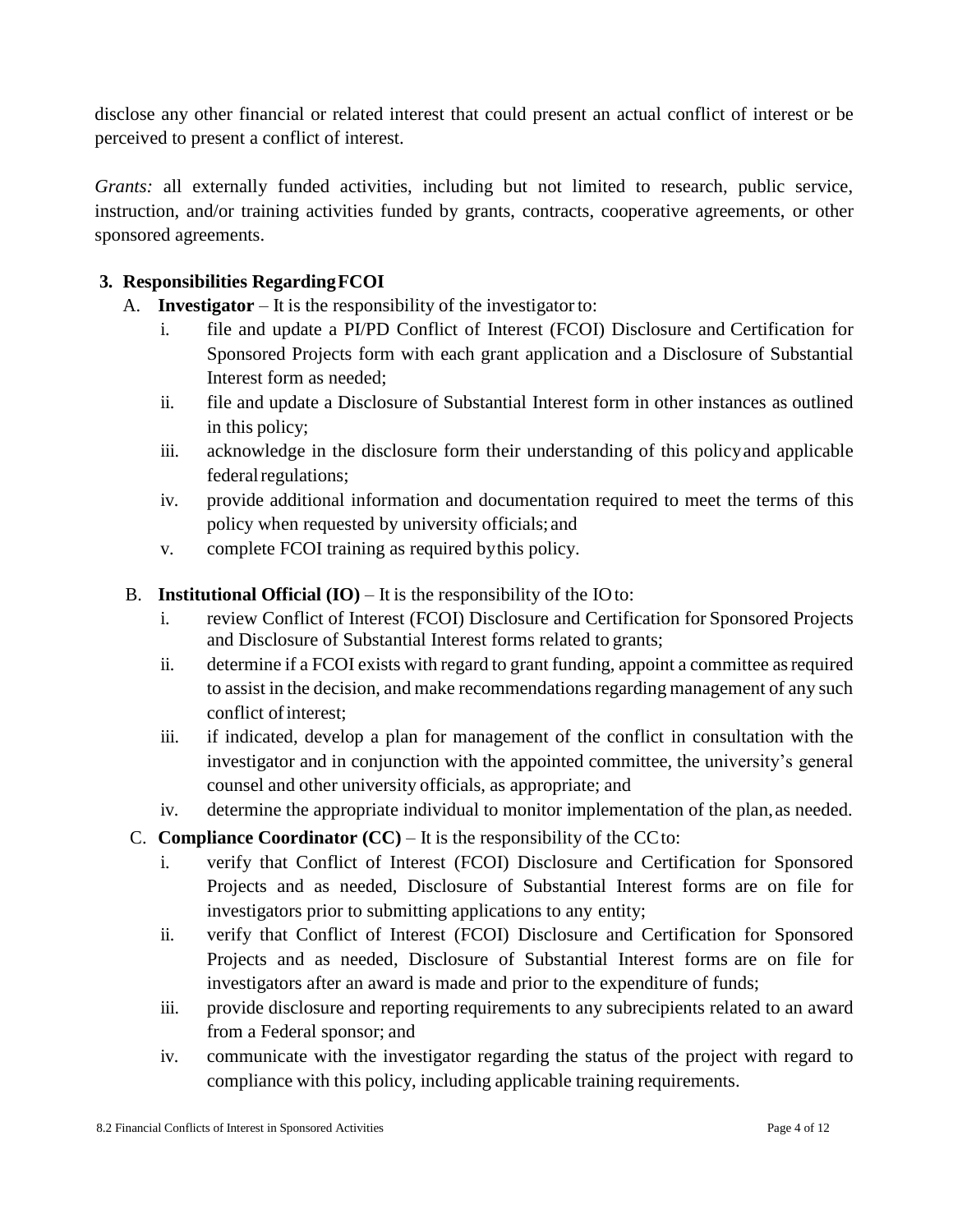- D. **Responsible Official (RO) –** It is the responsibility of the ROto:
	- i. provide general oversight to*of* the FCOI reporting and management process as it relates to research and other sponsoredactivities;
	- ii. participate in the review of Conflict of Interest (FCOI) Disclosure and Certification for Sponsored Projects and Disclosure of Substantial Interest forms and in the development of management plans, as requested by the IO; and
	- iii. submit conflict of interest reports to the sponsoring agency as required by the PHS or any other Federal agency.

#### **4. FCOI Reporting and ReviewProcedures**

#### A. **Timeline for Disclosures**

- i. all investigators are required to disclose significant financial interests on the Conflict of Interest (FCOI) Disclosure and Certification for Sponsored Projects form and as needed, a Disclosure of Substantial Interests form prior to the submission of every grant application;
- ii. during the year as needed and no later than thirty (30) calendar days after a new, reportable significant financial interests is obtained such as an increase in value that meets the reporting threshold, as well as the acquisition of new interests that are reportable (for example, through purchase, marriage, or inheritance); and
- iii. for new investigators, within thirty (30) calendar days of joiningan active grant.
- B. **Disclosure Period -** Each individual completing the Disclosure of Substantial Interest form must list any financial interests for the preceding twelve (12) months that appear to be related to the investigator's institutional responsibilities and that might reasonably appear to affect the grant activities funded, or proposed for funding.
- C. **Disclosure Review Process**  The IO will conduct an initial review of all financial disclosures related grants in consultation with the RO or other official designee of the university, as appropriate. If an initial determination is made that there may be a potential for conflict of interest covered by this policy, additional information will be requested from the investigator.

A potential FCOI also may be referred to an investigating committee for review. If it is determined by the IO that a committee should be formed, members will be appointed by the IO after consultation with the RO, who serves as chair. If it is determined that a conflict of interest exists, the IO and/or the investigating committee will determine what conditions or restrictions, if any, should be imposed by the university to manage actual or potential conflicts of interest arising from such disclosures.

D. **Records Retention -** Records of investigator financial disclosures, the university's review and response to disclosures, and of actions taken to manage actual or potential conflicts of interest, as applicable to grants will be retained by ORGS according to each sponsor's retention requirements-, or the resolution of any government action involving those records,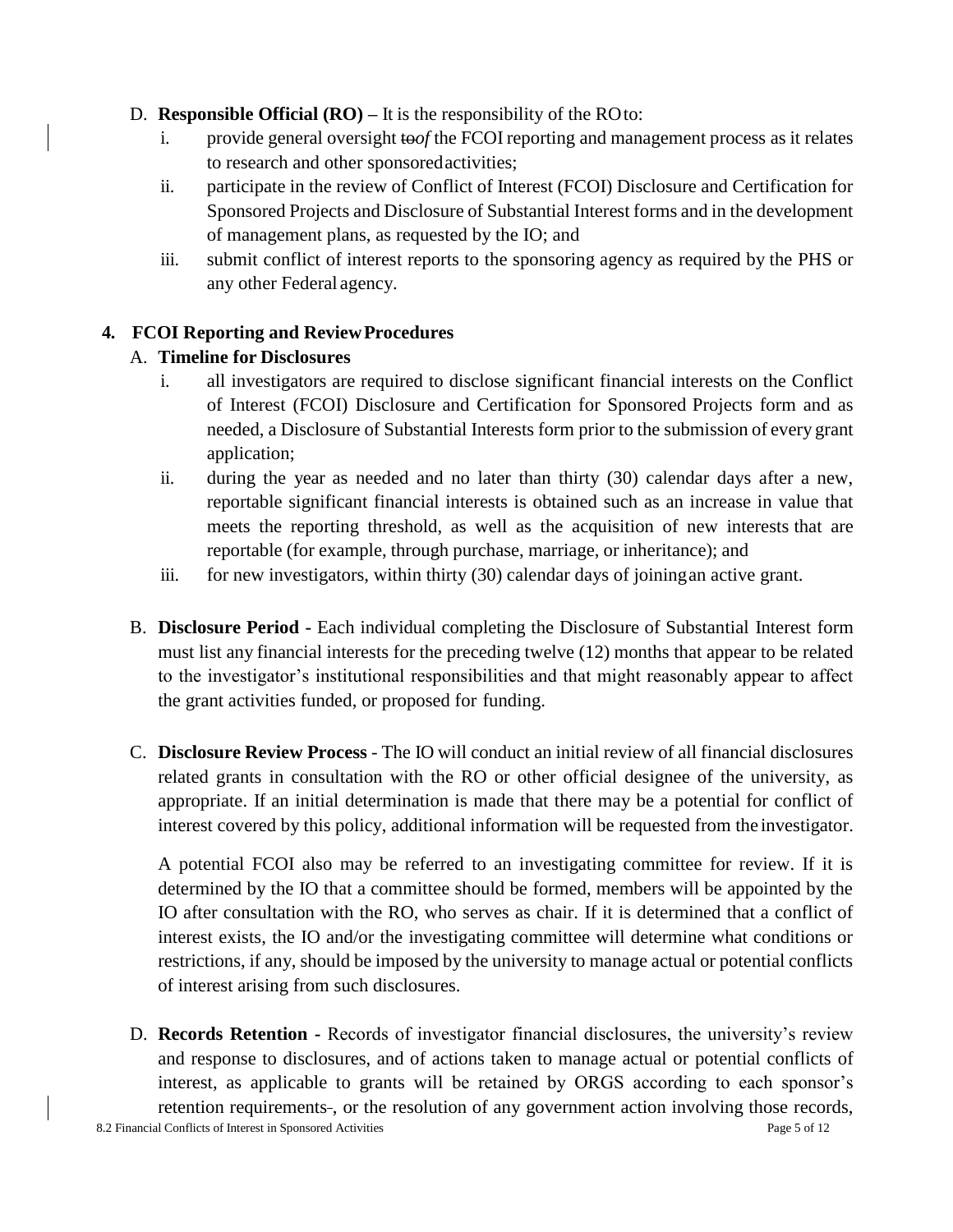or where applicable, from other dates specified in 45 CFR 74.53(b) and 92.42 for PHS supported research or other agency regulations.

- E. **Enforcement**  The IO will be responsible for determining and implementing sanctions on investigators who have violated this policy in terms of a conflict of interest resolution. The investigator will be notified in writing of the recommended sanctions within twenty-one (21) calendar days of the discovery of the violation. Ifthe sanctions involve a recommendation for termination of employment, the university's termination procedures will be invoked. The university must take action as warranted by the seriousness of the violation including, but not limited to, one or more of the following:
	- **•** removal from the activity;
	- **•** special monitoring of future work;
	- **•** letter of reprimand;
	- probation with conditions specified; and/or
	- **•** termination.

Additionally, the university will follow PHS and other applicable Federal regulations regarding the notification of a sponsoring agency in the event an investigator has failed to comply with this policy.

Individuals may appeal the judgment and/or the sanction. A written statement of the grounds for the appeal must be submitted to the president of the university within thirty (30) working days of written notification of the sanctions. Grounds for appeal include, but are not limited to, previously unconsidered material evidence, sanctions not commensurate with the finding, and failure to follow the prescribed process. Upon receipt of a written appeal, the president will evaluate the evidence and make a determination. The president will open an investigation if circumstances so dictate. The president's decision will be conveyed to all parties within thirty (30) working days.

#### **5. FCOI Information Dissemination andTraining**

- A. **Information Dissemination**  The Office of Research and Graduate Studies will inform each investigator applying for grants of the university's policy on financial conflicts of interest, the investigator's responsibilities regarding disclosure of significant financial interests, and any applicable Federal regulations regarding FCOI. Such information will also be posted on the ORGS website.
- B. **Mandatory Training** Each investigator who is awarded a PHS research award or an award from a Federal agency with similar FCOI training requirements will complete a training session on FCOI prior to engaging in the grant activity and subsequently every four (4) years. In addition, training is required for these individuals immediately when: (1) the university revises its financial conflict of interest policies or procedures in any manner that affects the requirements of investigators; (2) an investigator on a PHS supported award is new to the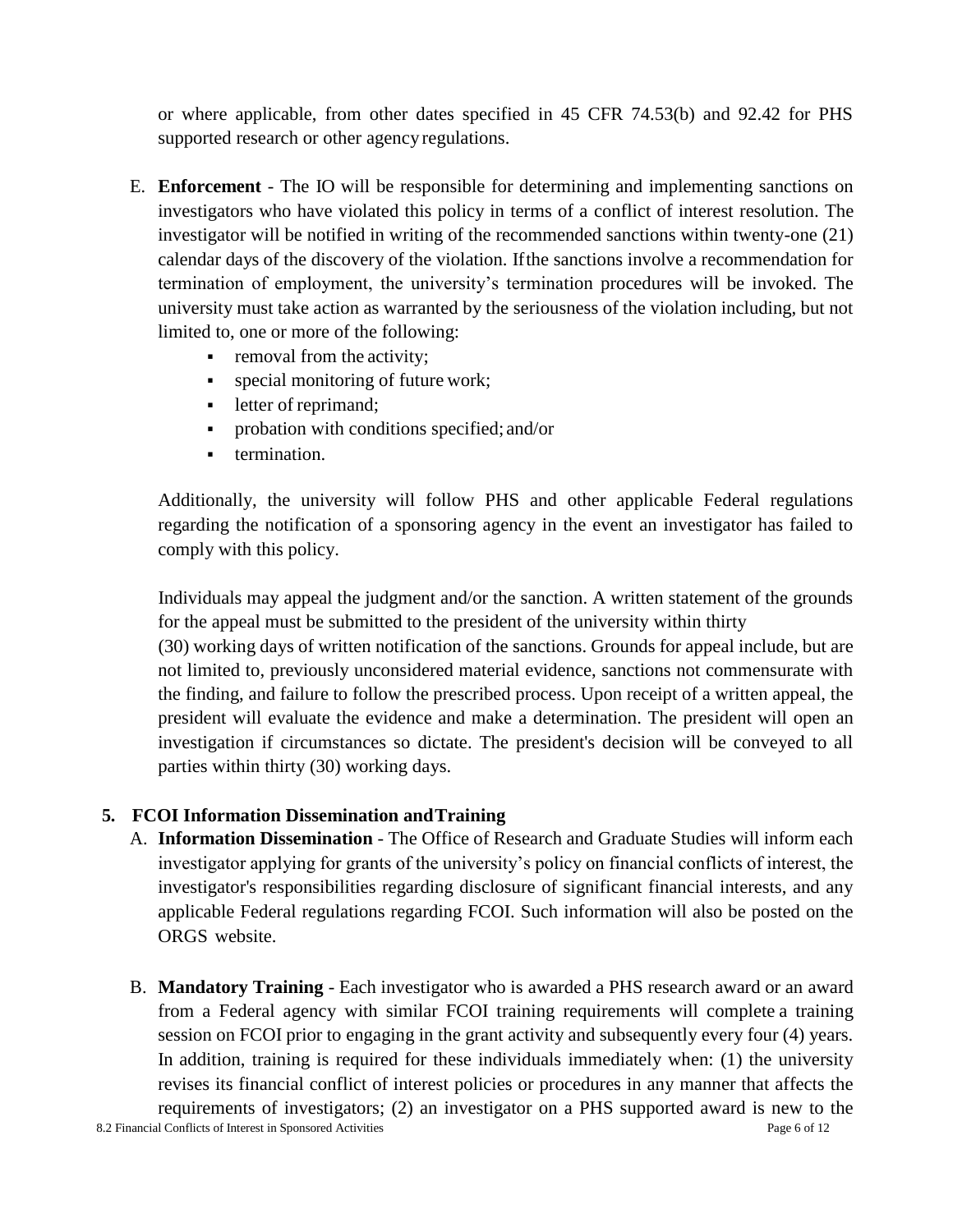university; or (3) if the university finds that an investigator is not in compliance with this policy or a prescribed FCOI management plan.

- C. **Subrecipients**  If the university carries out research through a subrecipient (e.g., subcontractors or consortium members) that is supported by the PHS or by a Federal agency with similar FCOI reporting and/or training requirements, the university (awardee institution) will take reasonable steps to ensure that any subrecipient investigator complies with the training requirement described in B. above by incorporating as part of a written agreement with the subrecipient terms that establish whether the financial conflicts of interest policy of the university or that of the subrecipient will apply to the subrecipient's investigators. The agreement referenced will specify time period(s) for the subrecipient to report all identified financial conflicts of interest to the university. Such time period(s) will be sufficient to enable the university to provide timely FCOI reports, as necessary, to the PHS or other Federal agencies as required by the agency.
- **6. Special Provisions for Managing and Reporting Financial Conflicts of Interest for Public Health Service (PHS) Supported Research**
	- A. **Management Plan -** For PHS supported research, resolution of any potential or actual conflicts of interest will not be required until after funding has been approved andprior to any expenditure of funds under the PHS supported award. Prior to the expenditure of any funds under a PHS-funded research project, the IO will develop and implement a management plan that will specify the actions that have been and will be taken to manage such financial conflict of interest.

The IO, along with any investigating committee, the investigator, the RO, and other university officials as required, will proceed to resolve any actual or potential problems revealed by the initial review of financial disclosures. In order for the conflict to be managed, reduced, or eliminated, the IO may recommend:

- 1. public disclosure of significant financial or relatedinterests(e.g., during presentations or in publications);
- 2. for research projects involving human subjects research, disclosure of financial conflicts of interest directly to participants prior to participation;
- 3. monitoring of sponsored activities by independent reviewers;
- 4. modification of the research or other sponsored activity plan;
- 5. Change in personnel and/or disqualification from participation in all or a portion of the activity funded that would be affected by the significant financial interests;
- 6. divestiture of significant financial interests;and/or
- 7. severance of relationships that create actual or potential conflicts of interest.

If the IO, along with any investigating committee determines that imposing conditions or restrictions would either be ineffective or inequitable, and that the potential negative impacts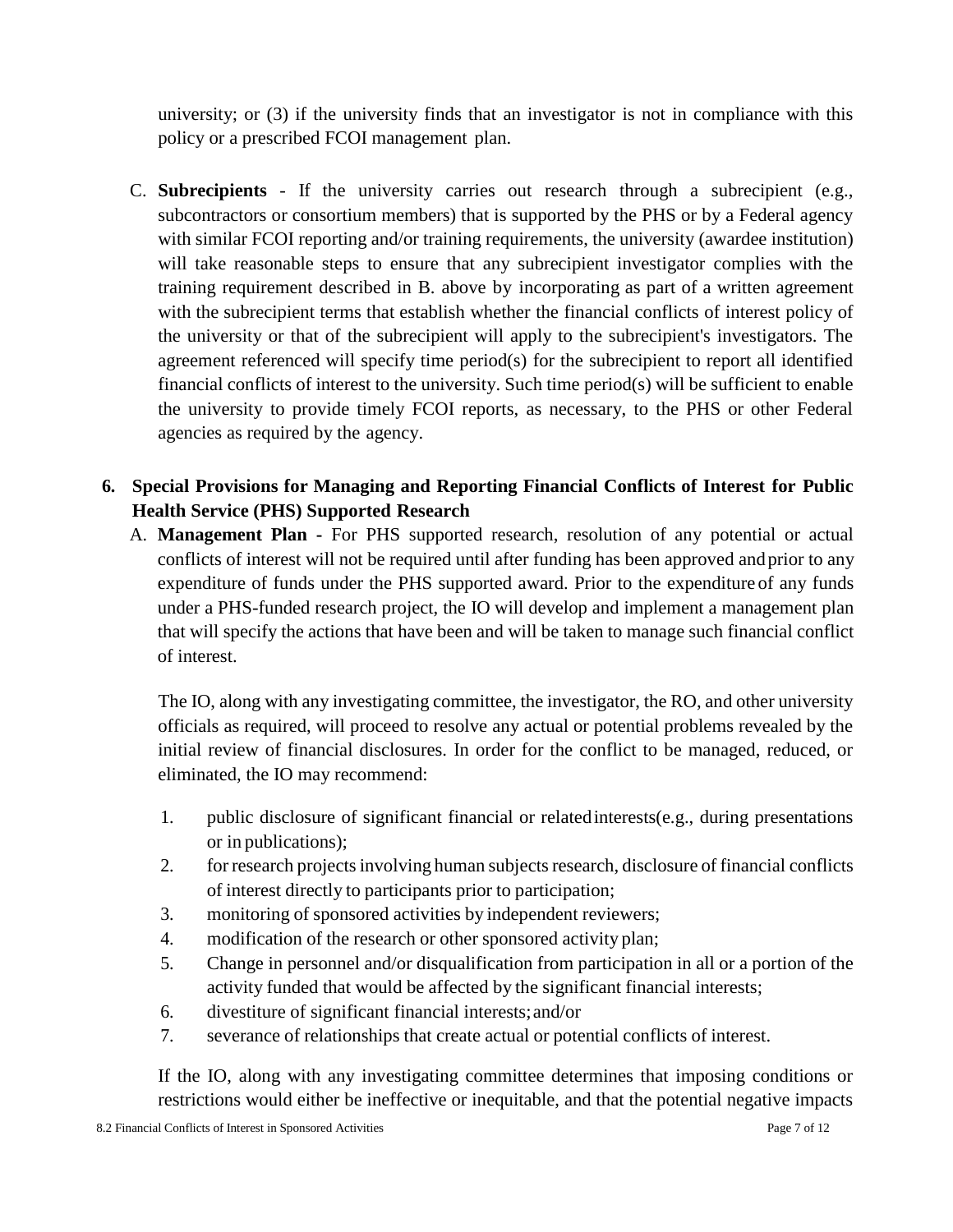that may arise from a significant financial interest are outweighed by interests of scientific progress, technology transfer, or the public health and welfare, the IO and committee may recommend that, to the extent permitted by federal regulations, the sponsored activity go forward without imposing such conditions or restrictions. In these cases, the IO in consultation with the RO will make the final decision regarding resolution.

The approved written resolution plan will detail the conditions or restrictions imposed upon the investigator in the conduct of the sponsored activity or in the relationship with the enterprise or entity.

Actual or potential conflicts of interest will be satisfactorily managed, reduced, or eliminated in accordance with these guidelines and all required reports regarding conflicts of interest submitted to the sponsor prior to the expenditure of any funds under an award.

- B. Retrospective Review For PHS supported research, whenever a significant financial interest is discovered that was not disclosed in a timely manner by an investigator, or for whatever reason, was not previously reviewed by the university during an ongoing PHS supported research project (including subrecipients), the IO will within sixty (60) calendar days:
	- 1. review the significant financialinterest;
	- 2. determine whether it is related to PHS-fundedresearch;
	- 3. determine whether a financial conflict of interest exists; and, if so implement, on at least an interim basis, a management plan that will specify the actions that have been, and will be, taken to manage such financial conflict of interest going forward.

In addition, if it is determined that the university failed to review or manage such a financial conflict of interest, or the investigator failed to comply with a financial conflict of interest management plan, the IO will, within 120 calendar days of the university's determination of noncompliance, lead a retrospective review of the investigator's activities and the PHS supported research project to determine whether any PHS supported research, or portion thereof, conducted during the time period of the noncompliance, was biased in the design, conduct, or reporting of such research.

The retrospective review will be documented, and will include at a minimum the following key elements:

- 1. project number;
- 2. project title;
- 3. PD/PI or contact PD/PI if a multiple PD/PI model isused;
- 4. name of the investigator with theFCOI;
- 5. name of the entity with which the investigator has a financial conflict of interest;
- 6. reason(s) for the retrospectivereview;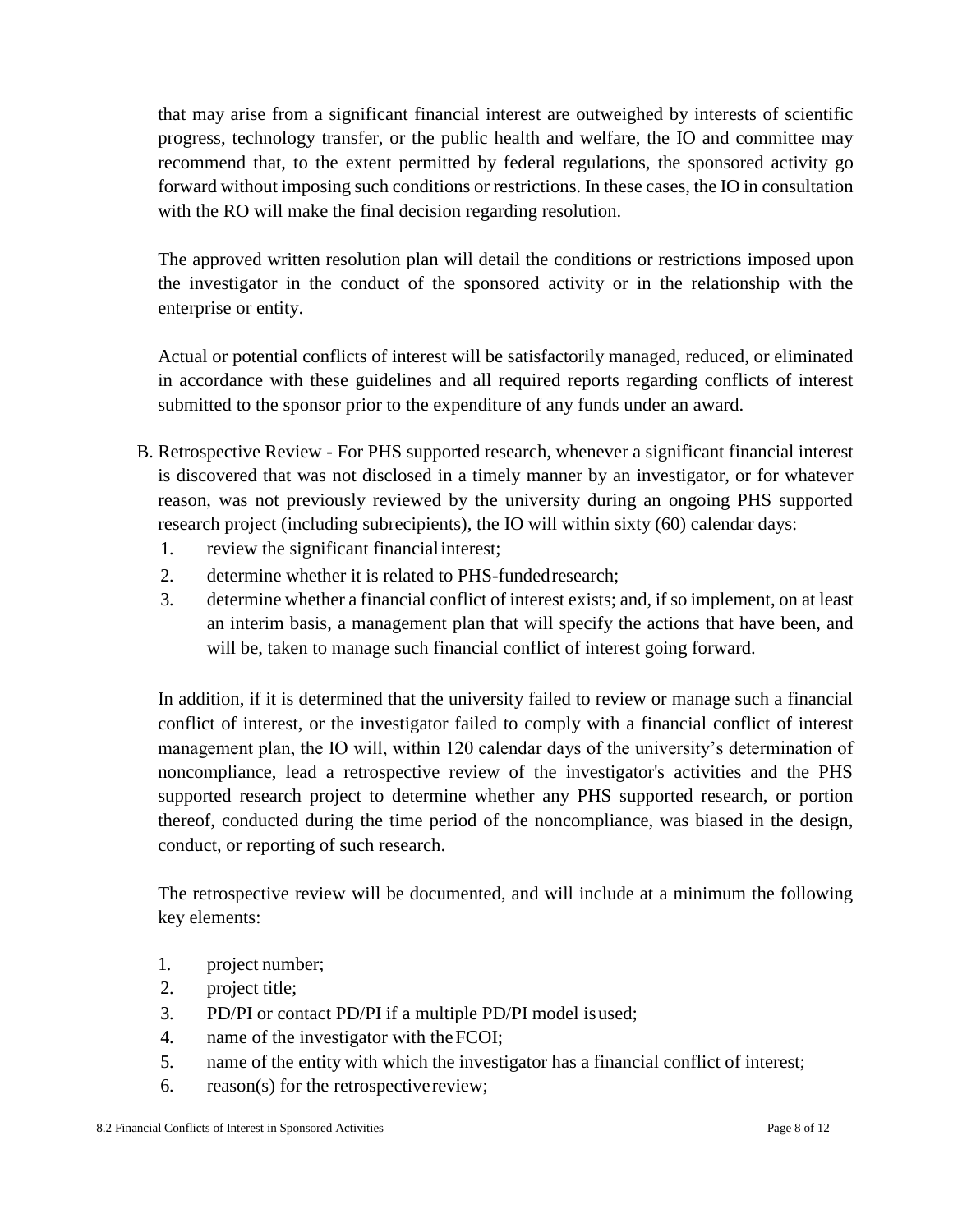- 7. detailed methodology used forthe retrospective review (e.g., methodology of the review process, composition of the review panel, documentsreviewed);
- 8. findings of the review; and
- 9. conclusions of the review.

Based on the results of the retrospective review, if appropriate, the university will update the previously submitted FCOI report, specifying the actions that will be taken to manage the financial conflict of interest going forward. If bias is found, the university will notify the PHS awarding agency promptly and submit a mitigation report the agency. The mitigation report must include, at a minimum, the key elements documented in the retrospective review above and a description of the impact of the bias on the research project and the university's plan of action or actions taken to eliminate or mitigate the effect of the bias. Depending on the nature of the financial conflict of interest, the university may determine that additional interim measures are necessary with regard to the investigator's participation in the PHS supported research project between the date that the financial conflict of interest or the investigator's noncompliance is determined and the completion of the university's retrospective review.

#### **7. Public Disclosure**

Prior to the expenditure of any funds under a PHS supported research project, the university will ensure public accessibility via written response to any requestor within five (5) working days of a request for information concerning any significant financial interest disclosed to the university that meets the following three criteria:

- A. the significant financial interest was disclosed and is still held by the senior/key personnel as defined by thissubpart;
- B. the university determines that the significant financial interest is related to the PHS supported research; and
- C. the university determines that the financial interest is a significant financial conflict of interest.

The information provided by written response to any requestor will include at a minimum the following information:

- A. the investigator's name;
- B. the investigator's title and role with respect to the research project;
- C. the name of the entityin which the significant financial interest is held;
- *D.* the nature of the significant financial interest;
- D.*E.* the approximate dollar value of the significant financial interest specified in ranges (e.g., \$0–\$4,999; \$5,000–\$9,999; \$10,000–\$19,999; amounts between \$20,000–\$100,000 by increments of \$20,000; amounts above \$100,000 by increments of \$50,000), or a statement that the interest is one whose value cannot be readily determined through reference to public prices or other reasonable measures of fair market value; and
- E.*F.* will note that the information provided is current as of the date of the correspondence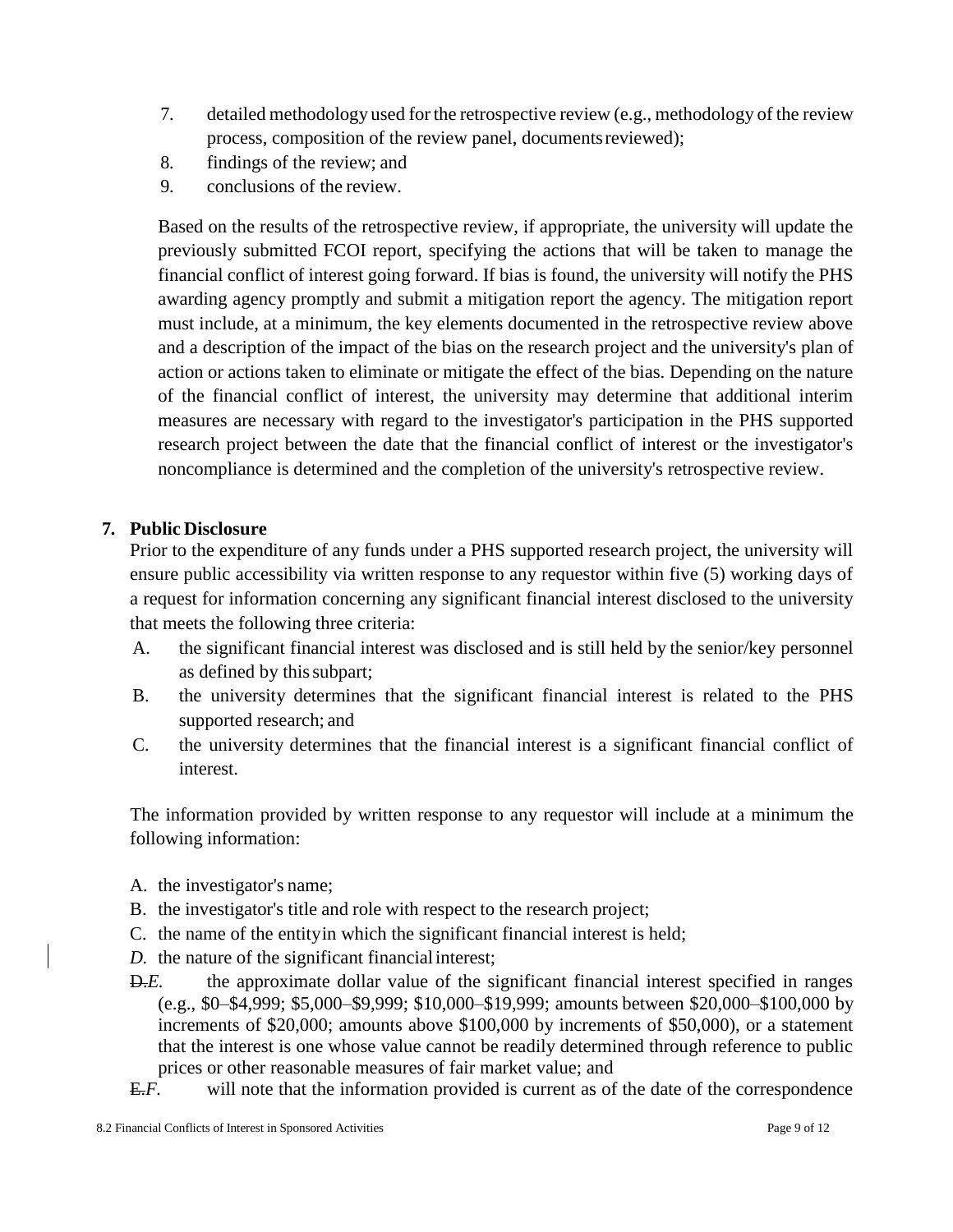and is subject to updates, on at least an annual basis and within 60 calendar days of the identification by the university of a new financial conflict of interest, which should be requested subsequently.

Information concerning the significant financial interests of an individual subject to this section will remain available for at least three (3) years from the date that the information was most recently updated.

#### **8. Reporting to PHS Agencies**

Prior to the university's expenditure of any funds under a PHS supported research project, the university will provide to the PHS agency an FCOI report regarding any investigator's significant financial interest found by the university to be conflicting and ensure that the university has implemented a management plan in accordance with PHS regulations. In cases in which the university identifies and eliminates a FCOI prior to the expenditure of PHS-awarded funds, an FCOI report is not required.

For any significant financial interest that the university identifies as conflicting subsequent to the initial FCOI report and during an ongoing PHS supported research project, the university will provide within sixty (60) calendar days, a FCOI report to the PHS agency and ensure that a management plan has been implemented in accordance with PHS regulations. This includes results of a retrospective review, and in situations in which bias is determined, the university will promptly notify and submit a mitigation report to the PHS agency.

Any FCOI report will include sufficient information to enable the PHS agency to understand the nature and extent of the financial conflict, and to assess the appropriateness of the university's management plan. Elements of the FCOI report will include, but are not necessarily limited to, the following:

- A. project number;
- B. PD/PI or Contact PD/PI if a multiple PD/PI model isused;
- C. name of the investigator with the significant financial conflict of interest;
- D. name of the entity with which the investigator has a financial conflict of interest;
- E. nature of the financial interest (e.g., equity, consulting fee, travel reimbursement, honorarium);
- F. value of the financial interest (dollar ranges are permissible: \$0–\$4,999; \$5,000– \$9,999; \$10,000–\$19,999; amounts between \$20,000–\$100,000 by increments of \$20,000; amounts above \$100,000 by increments of \$50,000), or a statement that the interest is one whose value cannot be readily determined through reference to public prices or other reasonable measures of fair market value;
- G. a description of how the financial interest relates to the PHS supported research and the basis for the university's determination that the financial interest conflicts with such research; and
- H. a description of the keyelements of the university's management plan, including: